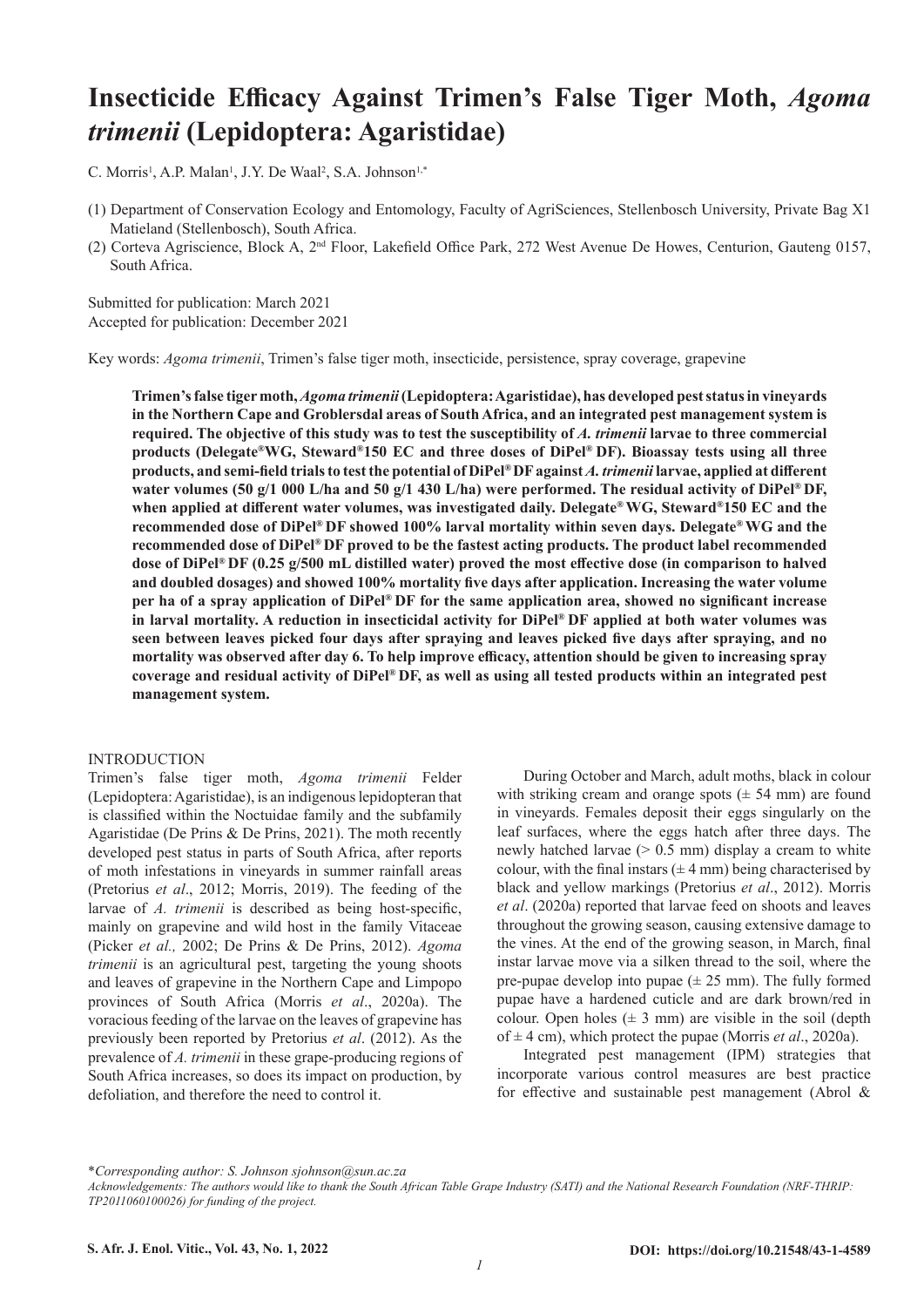Shankar, 2012). Morris *et al*. (2020a) discuss potential cultural control measures that consider the pest's seasonal biology. Biological control agents such as entomopathogenic nematodes (EPNs) and fungi (EPF) have been tested against the larvae and pupae of *A. trimenii.* Results from these preliminary studies indicate that larvae are highly susceptible, whilst pupae are totally resistant to EPNs and EPF (Morris *et al*., 2020b) infection. Other potential biological control strategies, which are specifically pathogenic to the larval stages of Lepidoptera, include the application of formulated biologically-derived insecticides, such as Delegate® WG [containing the active ingredient, spinetoram, a derived from the fermentation of *Saccharopolyspora spinosa* Mertz & Yao (Actinomycetales: Pseudonocardiaceae), a naturally occurring soil bacterium] and DiPel® DF [a *Bt*-based insecticide formulated from *Bacillus thuringiensis* var. *kurstaki* (Bacillales: Bacillaceae)]. Biological insecticidal derivatives have beneficial traits, which include minimal risk to human health, as well as beneficial and other nontarget insects, the absence of toxic residues in crops and host specificity (Inglis *et al*., 2001; Goettel *et al*., 2005).

Delegate®WG boasts a broad insecticidal spectrum, especially against all growth stages of tortricid pests, including codling moth*, Cydia pomonella* L., light brown apple moth, *Epiphyas postvittana* (Walker) and oriental fruit moth*, Grapholita molesta* (Busck) (Dripps *et al*., 2008; Magalhaes & Walgenbach, 2011; Sial *et al*., 2011). Its mode of action may be either directly through contact with the body surface (contact toxicity) or by ingestion (Shimkawatoko *et al*., 2012). Due to its unique mode of action, Delegate® WG could be an exceptional rotational product for use in an IPM programme (Bacci *et al*., 2016).

DiPel® DF is characterised by numerous crucial attributes that favour its application in a pest management programme, namely its nontoxic nature to both plants and vertebrates, and its relatively specific action on target insect species (Roditakis, 1986). Mortality of infected insects usually occurs within two to three days (Waites *et al.,* 2009). DiPel® DF has proven to be a successful biological control agent against two lepidopteran pest species present in South Africa: the diamondback moth, *Plutella xylostella* L. (Plutellidae), which is highly resistant to conventional insecticides, as well as the cabbage moth, *Mamestra brassicae* L. (Noctuidae) (Tabashnik *et al*., 1990; Devetak *et al*., 2010).

The insect growth regulator, Steward®150 EC, can be classified as an insecticide that disrupts crucial physiological functions associated with the life cycle of insect development and metamorphosis (Sanchez-Bayo, 2012). Steward®150 EC acts as a contact and stomach insecticide (Wing *et al*., 2000). Its novel mode of action of inhibiting sodium entry into nerve cells, results in paralysis (inhibited feeding) and death of the target pest within three to five days (Dinter & Wiles, 2000). With its unique mode of action and its minimal impact on beneficial parasitoid and predatory insects, it has great potential as a partner in IPM programmes (Nowak *et al*., 2001).

The use of the two environmentally-friendly biologically derived pesticides, as well as a 'softer' pure chemical product for the control of *A. trimenii*, requires knowledge of their susceptibility, prior to application on a large scale. Bioassays are the starting point for any control investigation in which virulence is important, as they allow for the removal of factors that could reduce virulence towards the target host (Coombes, 2012). This study investigated the potential of less harsh insecticides such as Delegate®WG, DiPel® DF and Steward®150 EC to control *A. trimenii* and determined their feasibility for use as part of an IPM program directed at the management of the pest. Bioassays were performed against the larval stages of *A. trimenii,* to determine the potential of each pesticide as a control agent against this stage of the insect. Furthermore, semi-field trials in table grape vineyards were performed to test the potential of DiPel® DF against *A. trimenii* larvae, applied at different water volumes per ha spray coverage, and the residual activity of DiPel® DF after application and ingestion by larvae.

## MATERIALS AND METHODS

#### **Source of larvae**

Larvae of *A. trimenii* were collected from the untreated demarcated field site on a commercial table grape farm in the Northern Cape province, South Africa. Different larval instars were hand collected and used on the day of collection or soon after in November, 2017 and February, 2018. Larvae ranged from 1.5 - 4.5 cm in length, encompassing different larval instar stages. The larvae were stored in plastic 2 L containers, provided with a mesh-covered hole in the lid to ensure adequate ventilation. The treatment containers were stored in conditions similar to that of their natural environment.

**Source of Delegate®WG, Steward®150 EC and DiPel**® **DF** The commercial products Delegate® WG (Dow Agro-Sciences), Steward®150 EC (Du Pont) and DiPel® DF (Philagro) were obtained from South African distributers and applied at the recommended dosages for lepidopteran larvae, as prescribed on the product label (Table 1). Additionally, DiPel® DF was applied at half the recommended dose and double the recommended dose against *A. trimenii.*

#### **Field sites**

Semi-field trials were carried out on a commercial table grape production farm in the Northern Cape province of South Africa, with high infestation levels of *A. trimenii*, during the growing season, over a seven-day period in November, 2017 and February, 2018. The trials were conducted on two field sites (A and B), each site comprised of a netted block of the table grape, Thompson Seedless. The vines followed a double-gable trellising system, with plant spacing of 1.8 m, and row width of 3.3 m. For both field sites, four rows of 20 vines were demarcated and left untreated by pesticides.

#### **Bioassays**

Two bioassay trials with Delegate® WG, Steward®150 EC and DiPel® DF against the larval stages of *A. trimenii* were conducted, one during November, 2017 and another during February 2018. Three to five fresh, untreated, mature vine leaves still attached to their stems were lightly coated by using a hand-held spray bottle, until before drip, at the recommended concentration of Delegate® WG (0.05 g/500 mL) and Steward®150 EC (0.2 mL/ 500 mL),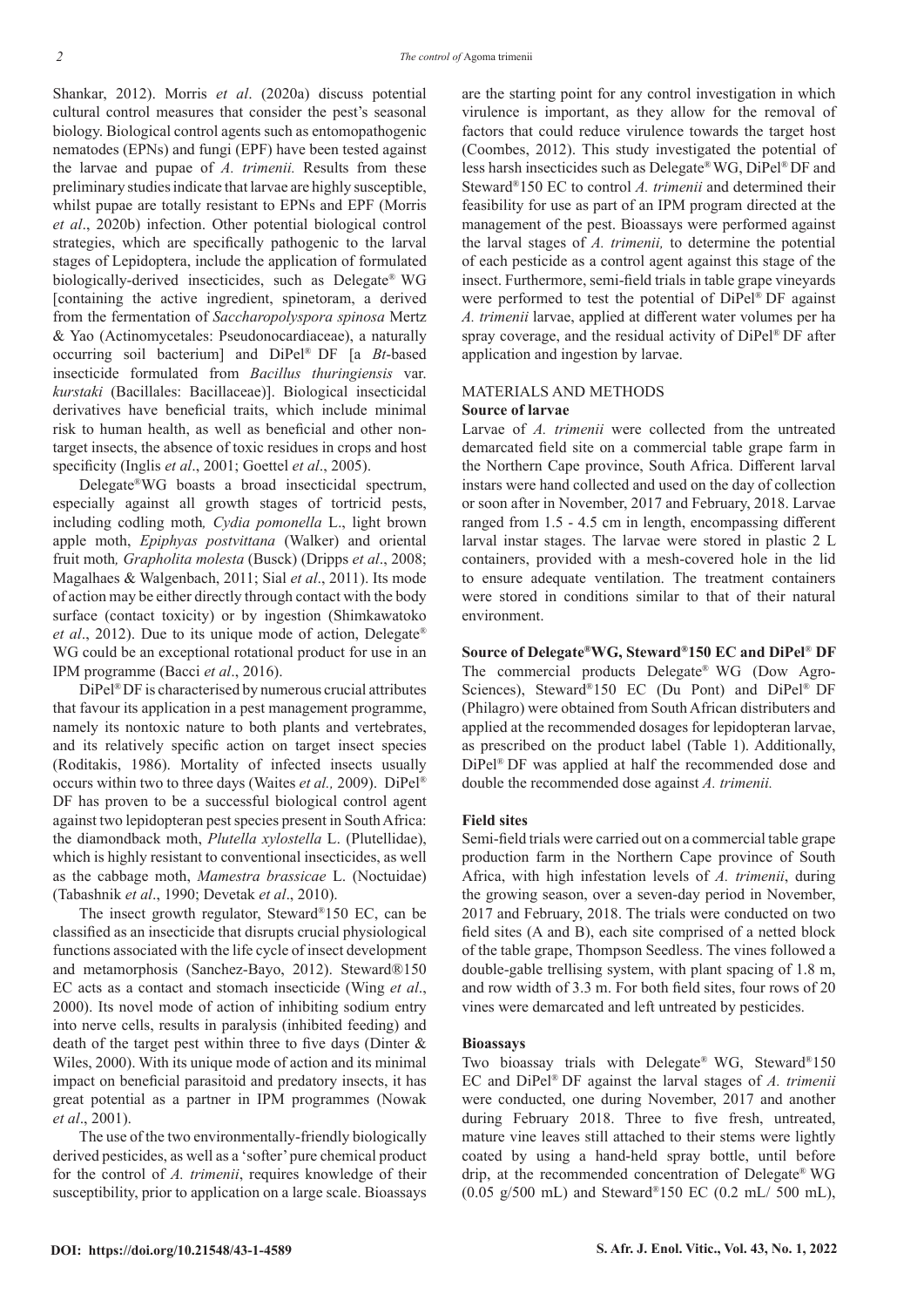|                             |                         | nsecticide/product South African supplier Recommended dosage Formulation |                                              | Active ingredient                                        | arget insect/crop     |
|-----------------------------|-------------------------|--------------------------------------------------------------------------|----------------------------------------------|----------------------------------------------------------|-----------------------|
| Delegate <sup>®</sup> WG    | <b>Jow AgroSciences</b> | $9.05$ g/500 mL                                                          | Vater dispersible granules                   | Spinetoram group 5                                       | Lepidopteran spectrum |
| steward <sup>®</sup> 150 EG | Du Pont                 | $0.2 \text{ ml} / 500 \text{ ml}$                                        | Emulsifiable concentrate                     | ndoxacarb group 22A                                      | Lepidoptera spectrum  |
| DiPel®DF                    | Philagro                | $0.25$ g/500 mL or 50                                                    | $00 \text{ g/ha}$ Water dispersible granules | Bacillus thuringiensis var. kurstaki - biological Grapes |                       |

**S.**  $\frac{1}{2}$ <br>  $\frac{1}{2}$ <br>  $\frac{1}{2}$ <br>  $\frac{1}{2}$ <br>  $\frac{1}{2}$ <br>  $\frac{1}{2}$ <br>  $\frac{1}{2}$ <br>  $\frac{1}{2}$ <br>  $\frac{1}{2}$ <br>  $\frac{1}{2}$ <br>  $\frac{1}{2}$ <br>  $\frac{1}{2}$ <br>  $\frac{1}{2}$ <br>  $\frac{1}{2}$ <br>  $\frac{1}{2}$ <br>  $\frac{1}{2}$ <br>  $\frac{1}{2}$ <br>  $\frac{1}{2}$ <br>  $\frac{1}{2}$ <br>  $\frac{1}{2$ and three different doses of DiPel ® DF [Treatment 1 (TMT1): half the recommended dosage =  $0.125$  g/500 mL, Treatment 2 (TMT2): recommended dosage =  $0.25$  g/500 mL and Treatment 3 (TMT3): double recommended dosage  $= 0.5$ g/500 mL in distilled water]. The leaves were left to dry for  $\pm$ 20 min and were placed into 2-L plastic ice cream containers according to the product tested and lined with moistenend paper towels to keep the humidity in the containers high. Larvae (12) were added to the respective containers, ventilated with a mesh-covered hole in the lid. For each treatment, a control with 12 larvae was also prepared on the day of screening. Leaves were sprayed with distilled water and dried before being placed into 2-L plastic containers with larvae. A total of six plastic containers were used for each insecticide, plus the control treatments for each, on the different test dates, with 30 containers and 72 *A. trimenii* larvae used for each trial. All plastic containers were kept outside under natural conditions. Effectivity was assessed after application by recording mortality of larvae every day, for a period of seven days and inspecting each larva for movement and change in physical appearance.

#### **Field application and efficacy assessment of DiPel ® DF**

Field trials with DiPel ® DF, were performed in November, 2017 and repeated on February, 2018 at two untreated sites. DiPel ® DF was applied in the field with a Cima T45 model centrifugal sprayer (1000 to 1 200 L) at the recommended concentration, 50 g/ha, as two separate treatments of different water volumes (Volume A – site A: 50 g/1 000 L/ha and Volume  $B - site B$ : 50 g /1 430 L/ha), i.e., increasing only the water volume, while keeping a constant concentration of DiPel ® DF. Trials commenced in the early morning (07h00) to avoid too high levels of UV radiation. With a Cima centrifugal sprayer, treatments were applied to both sites, between each of the four rows of vines at a speed of 3.6 km/h.

After application, leaves from the top and bottom of the vines from the middle row of both treatment sites were collected daily, at the same time (08h00), for seven days. Ten young leaves were collected for each top and bottom container per treatment (320 leaves in total). The top and bottom leaves, for each day, were kept separate in two plastic 2-L containers, lined with wet paper towels to maintain high humidity. Fresh field-collected larvae (12) were then added to each container and left to feed on the treated leaves. A control in a 2-L plastic container was prepared on each day with leaves picked from untreated vines, sprayed with distilled water. Mesh-covered holes in the lids of the containers ensured adequate ventilation. All treatments and control plastic containers were kept outside under natural conditions. Each collection of leaves, picked daily for seven days, received 12 fresh larvae on the day of collection and larval mortality was recorded per container after 24 h of feeding for a period of seven days, i.e., the first collection of leaves with added larvae, had seven days of recorded observations. A total 336 larvae were used in the field trials.

Larval mortality was used to compare the effectiveness of the two water volumes, and the spray coverage between top and bottom leaves for each water volume application. Residual activity (activity of the product on leaves so many

TABLE 1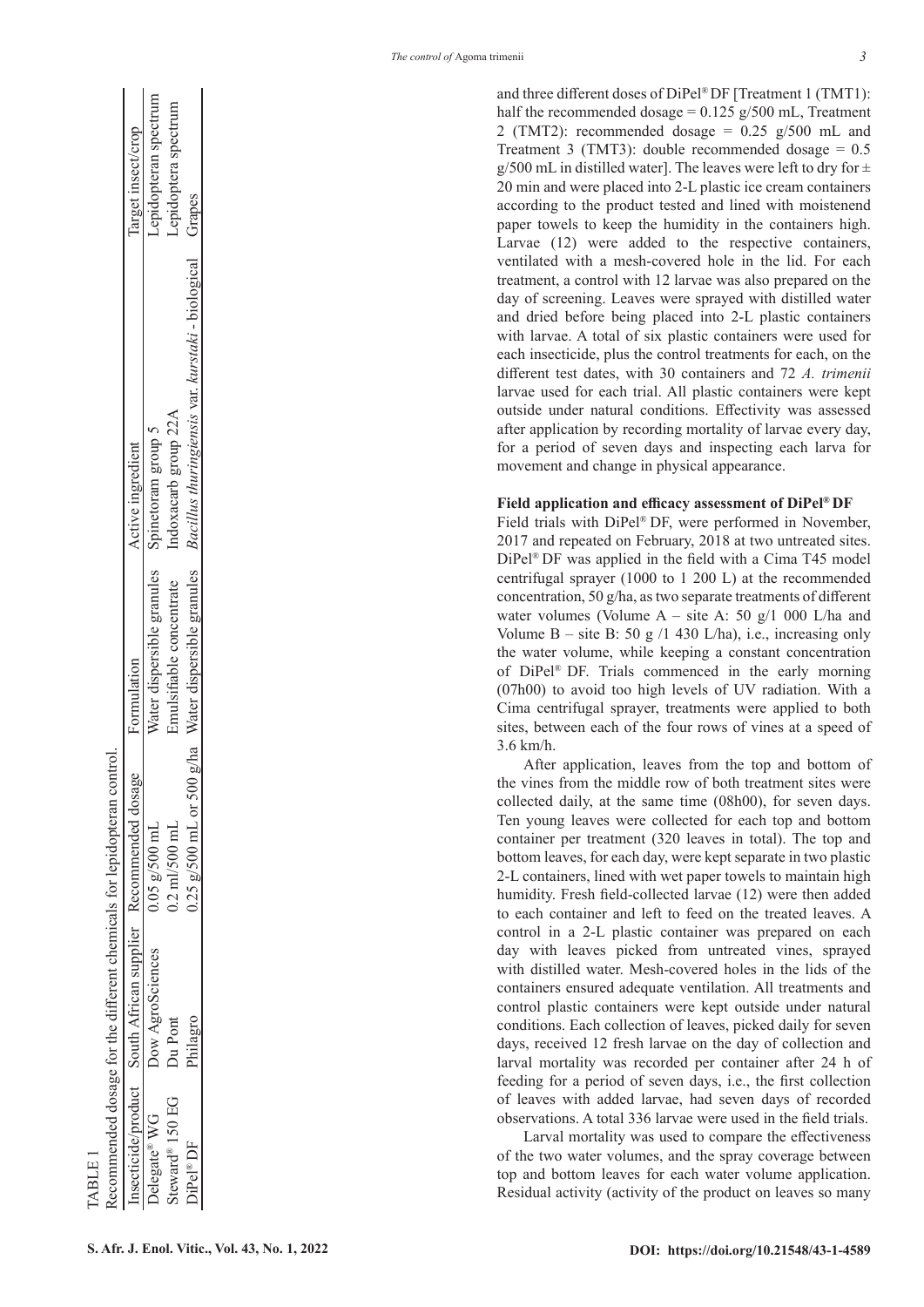days after application) was presented by displaying the decrease in larval mortality for the two water volumes of DiPel® DF over time. Larval mortality was recorded after 24 h of feeding on the treated leaves for each day after spraying.

#### **Statistical analyses**

All statistical analyses were done using STATISTICA version 13 (StatSoft Inc. 2016). All data were normally distributed. Control mortality was zero in all cases, therefore there was no need for control correction of mortality data. The pathogenicity of Delegate® WG, Steward®150 EC and DiPel® DF against larvae was analyzed by using repeated measures analysis of variance (ANOVA) of mortality over time, for each bioassay of Delegate® WG, Steward®150 EC and DiPel® DF. A post-hoc comparison of means was done by using the Fisher LSD test. Effectivity of DiPel® DF applied at different water volumes and subsequent spray coverage was analyzed using a two-way ANOVA for larval mortality due to the two water volumes of DiPel® DF, and between top and bottom leaves. A one-way ANOVA was conducted to compare the means of larval mortality of the two water volumes, as well as the means of larval mortality from top and bottom leaves. To determine the residual activity, DiPel® DF was applied at different water volumes of the three doses of DiPel® DF on picked leaves over the 7-day period, while repeated-measures ANOVA was conducted to compare larval mortality between consecutive days from which leaves were sprayed. Graphs depicted using descriptive statistics in Excel.

#### RESULTS

## **Pathogenicity of Delegate**®**WG, Steward**® **150 EC and Di-Pel**® **DF against larvae**

As no significant differences were found between the main effects of date and treatment, the data from the two trials were pooled before analysis. In the treated groups, mortality increased significantly over the seven-day period

for Delegate<sup>®</sup> WG ( $F_{6, 6}$  = 19.400;  $p = 0.001$ ) with 100% mortality after seven days (Fig. 1 and 2). Larval mortality due to Delegate® WG increased at a faster rate than that of Steward®150 EC. By day four of the bioassays, larval mortality after treatment with Delegate® WG was  $91.67\% \pm$ 9% and reached 100% by day five, compared to Steward®150 EC that resulted in  $66.67\% \pm 20\%$  by day four and reached 100% by day six. Mortality due to Delegate® WG, revealed that a significant increase in larval mortality occurred between the first and second day after ingestion ( $p = 0.04$ ), compared to other consecutive days (Fig. 1). Data analysed showed no significant difference between consecutive day comparisons for mortality due to Steward<sup>®</sup>150 EC ( $p > 0.05$ ).

*The control of* Agoma trimenii

For bioassays involving the three different doses of DiPel® DF, control groups for all three treatment bioassays showed no mortality over the seven-day period. Larval mortality due to the three doses of DiPel® DF over the sevenday period is presented in Fig. 3. By day four of the bioassay, mortality after applying the recommended dose (TMT2) was  $83.3\% \pm 12\%$  and reached 100% by day 5, compared to the half-recommended dose (TMT1), which resulted in  $75\% \pm 12\%$  by day 4, and remained unchanged. The double recommended dose (TMT3), resulted in  $95.8\% \pm 12\%$ mortality by day three and 100% by day four. Data analysed after the 7-day period showed no significant difference in total larval mortality between the means of each treatment  $(F_{12, 18} = 0.843; p > 0.05)$ . However, a pairwise comparison of larval mortality across all three treatments per day, using the Fisher LSD (minimum mean difference  $= 41.67$ ), showed a significant difference between TMT1 and TMT3 on the third day of the bioassay trial ( $p = 0.025$ ).

All tested insecticides resulted in 100% larval mortality within the 7-day test periods. Delegate® WG and the recommended dose of DiPel® DF achieved 100% larval mortality by day 5, while Steward®150 EC required one more day, and when the recommended dose of DiPel® DF was doubled, 100% mortality was achieved by day 4.





Mean percentage mortality (± 95% confidence interval) of *Agoma trimenii* larvae after ingestion of Delegate**®** WG at a concentration of 0.2 ml/500 mL distilled water, over seven days (repeated measures ANOVA;  $F_{6, 6}$  = 19.400;  $p = 0.001$ ). Bars sharing the same letter show no significant difference  $(p > 0.05)$  between days after application and larval mortality.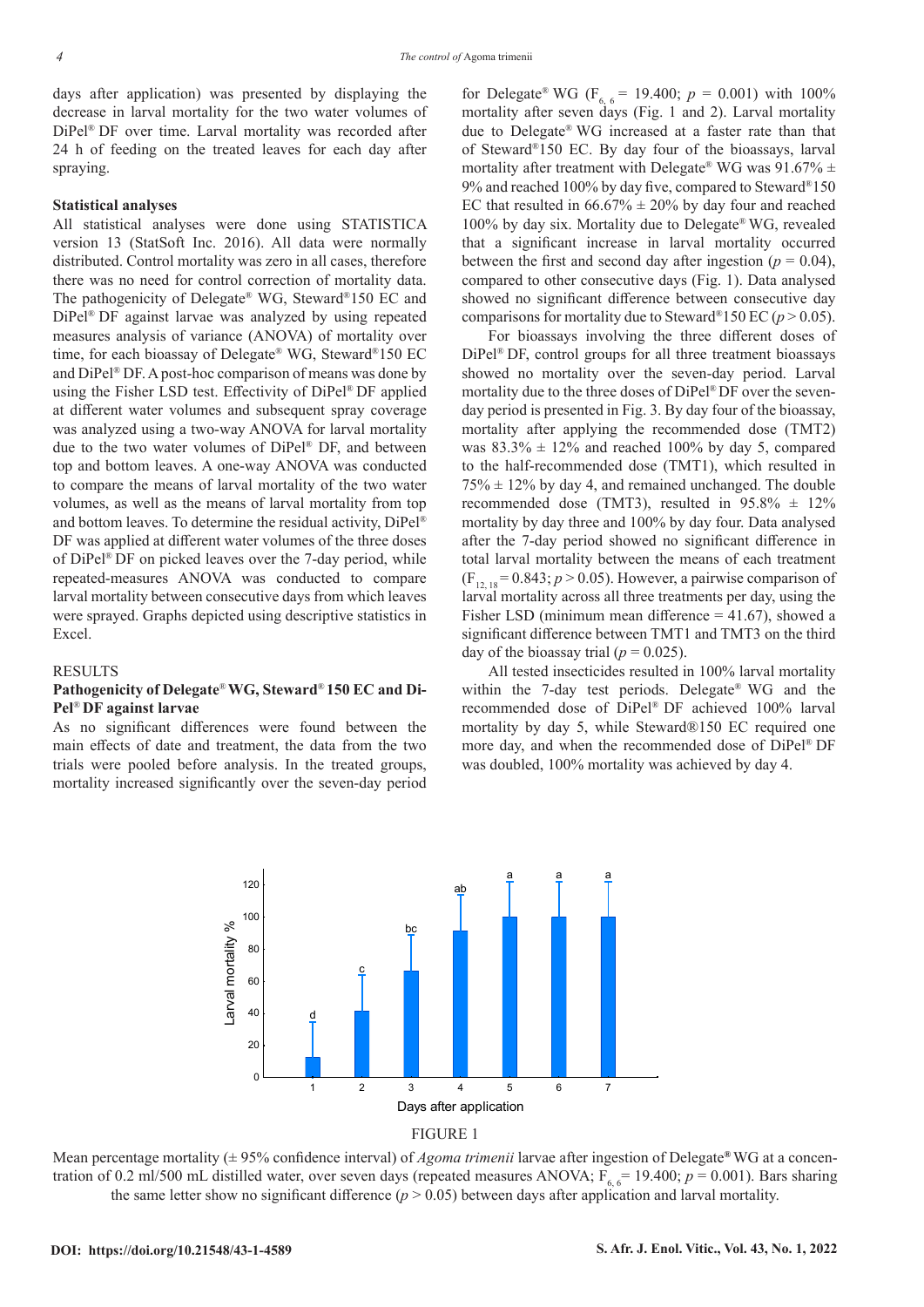

FIGURE 2

Mean percentage mortality (± 95% confidence interval) of *Agoma trimenii* larvae after ingestion of Steward**®** 150 EC at a concentration of 0.05g/500 mL distilled water, over seven days (repeated measures ANOVA;  $F_{6, 6} = 6.512$ ;  $p = 0.019$ ). Bars sharing the same letter show no significant difference  $(p > 0.05)$  between days after application and larval mortality.



Mean percentage mortality (± 95% confidence interval) of *Agoma trimenii* larvae after ingestion of DiPel**®** DF: (TMT1: 0.125 g/500 mL, TMT2: 0.25 g/500 mL, TMT3: 0.5 g/500 mL in distilled water) over seven days (repeated measures ANOVA;  $F_{12}$  $1.8 = 0.84324$ ;  $p = 0.611$ ). Bars sharing the same letter show no significant difference ( $p > 0.05$ ) between days after application and larval mortality.

## **Field trials**

## *Effectivity of DiPel*® *DF applied at different water volumes and subsequent spray coverage*

Total larval mortality ( $n = 168$ ) was compared between the two water volume applications of DiPel® DF for the sevenday period, as well as larval mortality between the top and bottom leaves (Fig. 4). Water volume B (42 g/1 200 L/ha) resulted in higher larval mortality for combined top and bottom leaves (55%  $\pm$  5%), compared to larval mortality of water volume A (50 g/1 000 L/ha) for both top and bottom leaves (51%  $\pm$  5%), but not significantly so (F<sub>1, 4</sub> = 3.108,  $p > 0.05$ ). For both water volumes A and B, higher larval mortality was seen on leaves picked from the bottom of the vine  $(27.35\% \pm 4\% \text{ and } 30.12\% \pm 4\% \text{ respectively})$ , compared to the top leaves  $(23.8\% \pm 4\% \text{ and } 24.96\% \pm 4\% \text{)}$ respectively). This was significantly higher for water volume B ( $p = 0.037$ ), but not, however, statistically significant for water volume A.

# *Residual activity of DiPel® DF applied at different water volumes*

Residual activity of DiPel® DF applied at both water volumes, A and B, is presented by displaying the decrease in larval mortality after 24 h of feeding on picked top and bottom leaves, from one to seven days after the leaves were sprayed (Fig. 5). For both water volumes, larval mortality was higher on picked bottom leaves compared to top leaves. Larval mortality  $(n = 81)$  due to water volume B was higher than that of water volume A  $(n = 67)$ , although not significantly different ( $p > 0.05$ ). For both water volumes A and B, it appeared that larval mortality showed the notably decrease from day four (38%  $\pm$  5% and 59%  $\pm$  5%, respectively) to five (21%  $\pm$  5% and 25%  $\pm$  5%, respectively) after spraying, for combined top and bottom leaves and that by day 6, no larval mortality was recorded.

For water volume B, a pairwise comparison of larval mortality between consecutive days using the Fisher LSD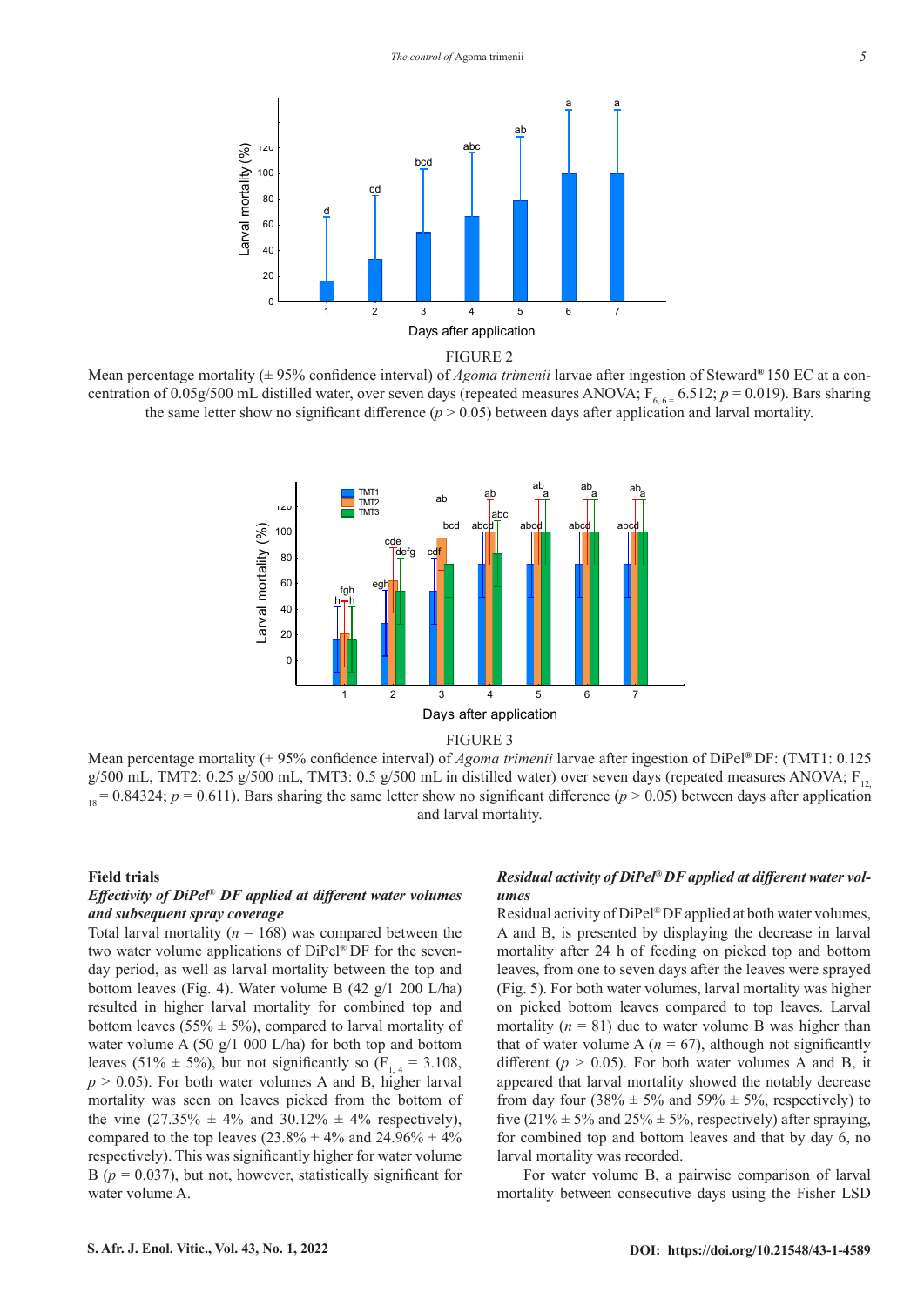

Mean percentage mortality of *Agoma trimenii* larvae after ingestion of DiPel**®** DF applied at two water volumes (A: 50 g/1000 L/ha and B: 50 g/L 430 L/ha), between top and bottom leaves of vines after seven days (descriptive statistics).



Larval mortality of *Agoma trimenii*, after 24 h of feeding on picked top and bottom leaves sprayed with DiPel® DF at two water volumes (A: 50 g/1000L/ha and B: 42 g/1200L/ha), over the seven-day period after the leaves were sprayed (descriptive statistics).

(minimum mean difference  $=$  37.50), revealed that notably decreased on the picked bottom leaves four to five days after spraying  $(p = 0.0054)$ , however for water volume A, no significant differences ( $p > 0.05$ ) were established between consecutive days for picked top leaves or picked bottom leaves.

## DISCUSSION

Results from bioassays showed that both Delegate®WG and Steward®150 EC were effective against various larval stages of *A. trimenii*. The effect of Delegate®WG on *A. trimenii* larvae was faster than that of Steward®150 EC. In both bioassays, infected larvae stopped feeding on leaves, displayed paralysis and developed curved and discoloured bodies. Infected larvae also expelled a green liquid from the mouth. Other infected larvae stopped feeding and remained alive for several days before they died. The results from the bioassays are in line with a study conducted by Abbas *et al*. (2015), who reported that in semi-field trials, Delegate® WG showed

relatively better persistence and contact mortality of cotton bollworm, *Helicoverpa armigera* (Hübner) (Lepidoptera: Noctuidae), compared to Steward®150 EC, although the difference in larval mortality between the products was statistically not significant. Dobie (2010) reported Delegate® WG to be highly efficacious against potato tuberworm, *Phthorimaea operculella* Zeller (Lepidoptera: Celechiidae), due to its quick effect, however, Steward®150 EC provided longer residual activity. Liu *et al*. (2003) also reported on the longevity of Steward®150 EC, where one application of Steward®150 EC against diamondback moth, *P. xylostella*, suppressed larvae below the recommended economic threshold for 14 - 21 days in the field. However, this slowacting property may affect the behaviour and physiology of target insects persistently at different levels, yet fails to cause immediate death (Wang *et al*., 2011). Therefore, a trade-off exists between the fast action of Delegate®WG and the longer persistence of activity of Steward®150 EC. Nevertheless, both control options show excellent activity against larvae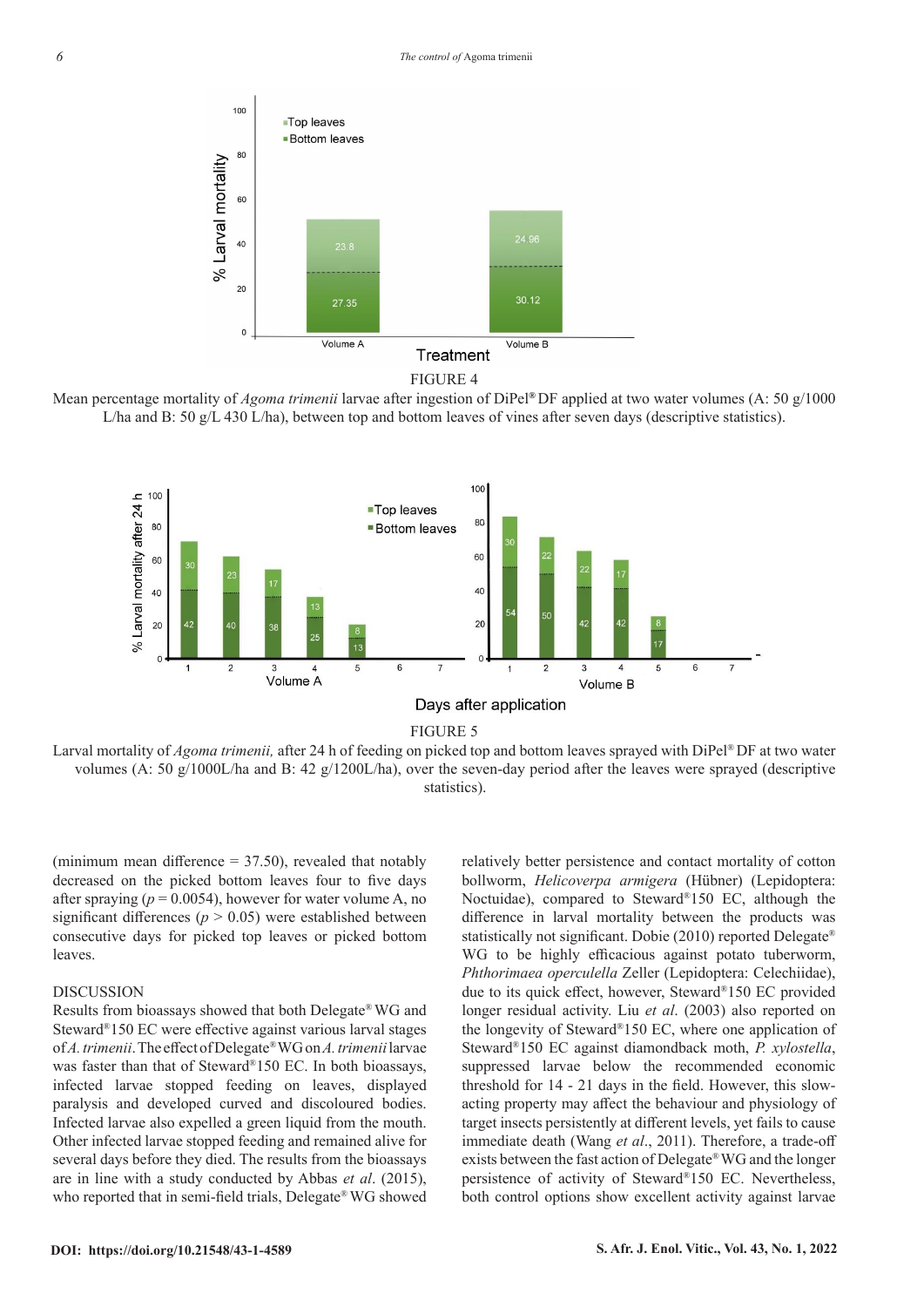of *A. trimenii* and hold potential as exceptional rotational products for use in an IPM programme.

Bioassays testing the effectivity of different doses of DiPel® DF showed that the recommended dose (TMT2) and double the recommended dose (TMT3) give good control against larval stages of *A. trimenii*. Larval mortality resulting from TMT3 increased significantly on the third day after ingestion, compared to TMT2, which indicates that TMT3 caused a faster rate of mortality. However, this observation is only applicable to one day (day 3) with no significant differences in larval mortality between TMT2 and TMT3. Results show that the significant difference in larval mortality on the third day of ingestion had no significant effect on the rate of larval mortality between TMT2 and TMT3 over the seven-day period. This was confirmed, as no significant difference was observed between the means of each treatment after seven days. Treatment 2 successfully controlled 95% of *A. trimenii* larvae after three days and effectively killed 100% of larvae after seven days, however larval mortality was low (< 23%) 24 h after treatment. This finding is supported by Rowell (2005), who observed that *B. thuringiensis var. kurstaki*, did not work like most conventional insecticides in that it had no contact or partial paralysis effect (larvae were not killed instantly after application). Not only did TMT2 result in 100% larval mortality, but it is also more costeffective than TMT3 as less amount of product is required to result in 100% larval mortality. Therefore, TMT2 (the recommended dose of DiPel® DF) should be used to control *A. trimenii* larvae.

Semi-field trials demonstrated the influence of water volume on the ability of a vineyard cima sprayer to effectively cover top and bottom leaves of vine canopies with DiPel® DF (Ebert *et al*., 1999). With field application, concerns such as coverage and application volume function through their effect on pesticide deposit structure (Ebert *et al*., 1999). Results showed that larval mortality was significantly higher on the bottom leaves when volume B (42 g/L 200 L/ha) was applied. This could be attributed to greater spray coverage on bottom leaves. This finding is supported by Brink *et al*. (2016), which observed that at higher spray volumes, lower leaf surfaces resulted in higher deposition quantity compared to upper leaf surfaces. Wise *et al*. (2010) reported that the volume of water used to carry the pesticide to the target, is one key factor of sprayer operation, which the grower can vary to improve the level of coverage of the targeted crop. Therefore, adjusting application volume influences coverage and affects the concentration of active ingredient per deposit given a constant application rate (Ebert *et al*., 1999). Additionally, it is suggested that spray coverage may be improved by increasing spray volume and decreasing tractor speed (Sial & Brunner, 2010; Cavalieri *et al*., 2015).

Results from semi-field trials are expected to differ in the real world under field conditions drastically. *Agoma trimenii* larvae appeared to feed on leaves high up in the vine canopy, as less damage was observed on bottom leaves during the visual scouting and observational studies conducted by Morris *et al*. (2020a). Therefore, coverage is a challenge due to the high positioning of the leaves and the need to spray the adaxial side of these leaves, as the most damaging stage of *A. trimenii* (early to mid-level instars) occurs at these sites. In the semi-field trials, larvae had no choice but to feed on bottom leaves; this may have resulted in higher larval mortality than would have occurred in the field under natural conditions.

Bioassays provide information on the relative toxicity of an insecticide, but it is the longevity of residual actives that informs growers about retreatment intervals. Prolonging the lifetimes of spray droplets on leaves increases the absorption and uptake of active ingredients (Knoche *et al*., 2000). Therefore, information on the evaporation time can help pesticide formulators develop better products to maximise uptake by leaves. It is important to establish the residual activity of DiPel® DF against the larvae of *A. trimenii* to incorporate appropriately timed spray applications into a control programme.

In this study, the loss of insecticidal activity over time was indicated by the decrease in larval mortality and an increase in the number of live larvae recorded. Results of semi-field trials showed a reduction in insecticidal activity for DiPel® DF applied at both water volumes, between leaves picked four days after spraying and leaves picked five days after spraying. This observation was similar to the product label recommendations of DiPel® DF, which states that after ingesting a lethal dose, larvae stop feeding within the hour and will die within several hours to three days, i.e. that after three days of ingestion, insecticidal activity will begin to decrease. This was observed for both water volumes, when larvae stopped feeding within hours of ingestion and mortality began after  $\pm 24$  hrs. Similar results were obtained in Copping & Menn (2000), who reported that feeding ceases within 2 h - 48 h of ingestion of *B. thuringiensis*. It can be confirmed from the results of this study that residual activity of the *Bt* toxins in DiPel® DF is prevalent for at least three days after spraying, regardless of an increase in water volume of applications. Therefore, water volume did not affect the longevity of DiPel® DF actives.

After ingestion of DiPel® DF treated leaves, larvae consumed little surface tissue before dying. This highlights the dual-action by which larvae are killed; inhibited feeding which leads to starvation and direct rapid action of the endotoxin (δ-endotoxins) (Copping & Menn, 2000; Bravo *et al*., 2007). Inhibited feeding may suggest that contamination of mouthparts by *Bt* crystals may be sufficient to kill those individuals, which carry some crystals from the leaf surface, either by chance or by initial feeding activity (Bailey *et al*., 1996). From the results of the DiPel® DF bioassays, it was expected to observe nearly 100% larval mortality on leaves picked on the first day in the semi-field trials. However, this was not the case, as larval mortality was lower than expected for both water volumes. The low levels of larval mortality for both water volumes can be attributed to several factors. The residual activity of DiPel® DF is dependent on its persistence and breakdown under field conditions (Duffield & Jordan, 2000). Such conditions include ultraviolet radiation (UV) exposure in the field, which adversely affects the insecticidal activity of *B. thuringiensis* (Van Es & Tautmann, 1990). Light energy destroys spore viability, degrades the toxic protein and reduces insecticidal activity (Navon 2000).

Semi-field trials commenced at 07h00 during the summer period, when sunrise was recorded at  $\pm$  05h30. Had the spray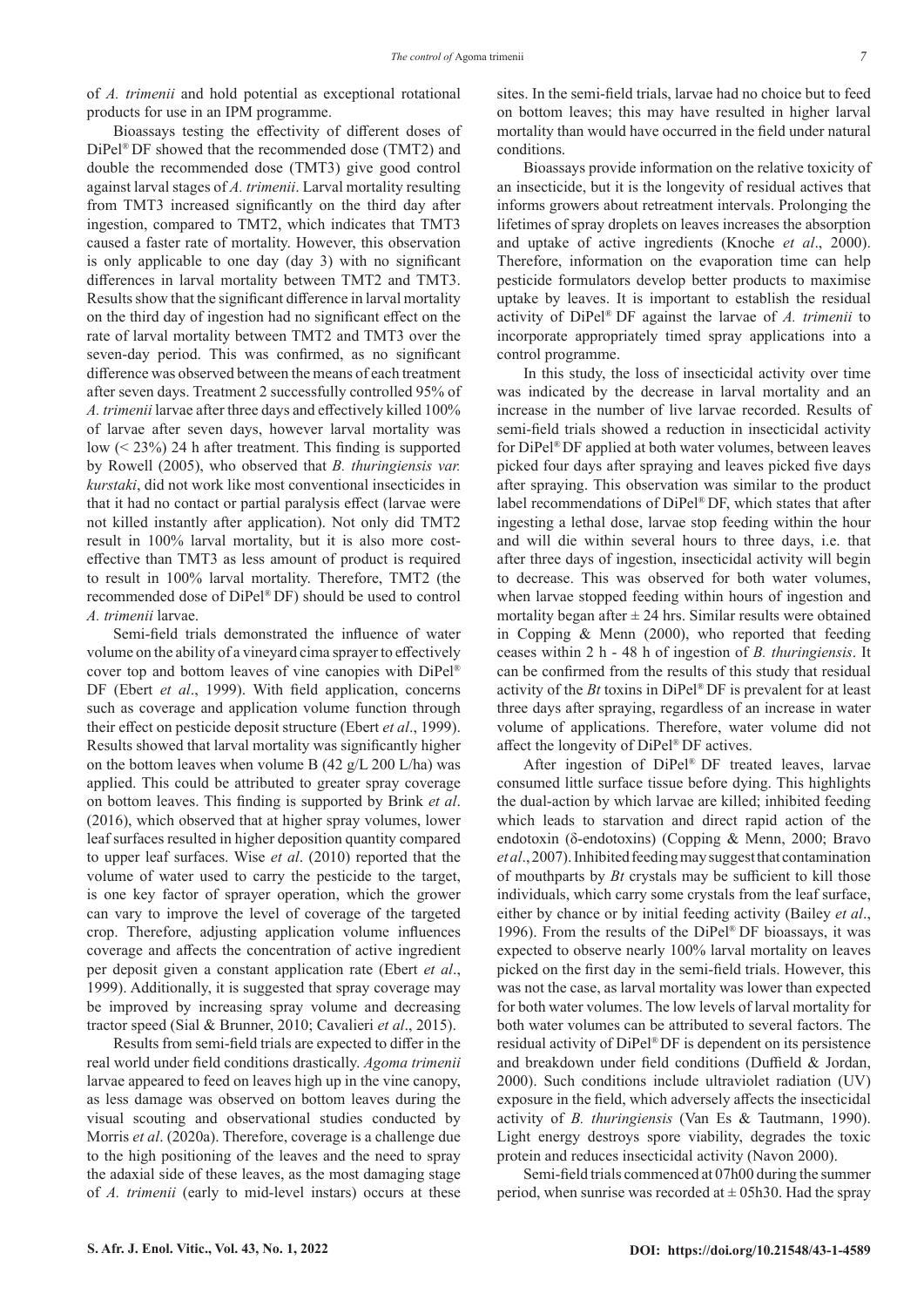application commenced before sunrise, temperature and UV radiation would be significantly lower in comparison to post sunrise. Significant improvements are possible to extend the residual insecticidal activity of DiPel® DF, by the discovery of formulations that protect *B. thuringiensis* from degradation by sunlight (Behle *et al*., 1997). For the purposes of this study, such improvements may prove beneficial in enhancing the residual activity of DiPel® DF on the top leaves of the vine canopy. Higher larval mortality on picked bottom leaves for both water volumes over the seven day period, as well as the significantly higher larval mortality on picked bottom leaves for volume B after day 4 of spraying, suggests a more extended residual activity on the bottom treated leaves, regardless of water volume, which may be less effective for controlling *A. trimenii* populations, as the most damaging stages (early to mid-instars) feed on the highest leaves of the vine canopies which are exposed to significant UV radiation and subsequent high temperatures. Therefore, measures to enhance residual longevity of DiPel® DF are crucial for controlling the most aggressive larval stages of *A. trimenii*.

A prolonged residual activity of pesticides can be a useful tool for pest management, however, it is also a risk for resistance development in multivoltine species due to exposure to low-residue levels (Pavan *et al*., 2014). Insecticides that employ a long-lasting effect against *A. trimenii* may have a selective pressure on the next generations (Pavan *et al*., 2014). Additionally, the high reproductive ability of *A. trimenii* and its aggressive larval foliar damage make the evolution of pesticide resistance a serious threat to the sustainability of the chemical control of this pest (Morris *et al*. 2020a). The use of new pesticides for the control of *A. trimenii* requires knowledge of its current susceptibility under artificial conditions prior to application at a large scale.

The timing of application of pesticides as a means of pest control is becoming an increasingly more important issue (Morris *et al*., 2020a). Insect phenology models such as those based on the work of Riedl *et al.* (1986) on the codling moth have been used to forecast population events such as adult emergence, egg-laying and egg hatch. This information, together with knowledge of the toxicity of insecticides to different life stages of *A. trimenii* may be valuable in determining the appropriate timing of insecticide applications. The effectiveness of Bt application depends heavily on its timing. It is advised to spray early in the season, before high field populations of potential parasitoids and predators on the pest have been reduced by chemical pesticides and spraying after sunset instead of in the morning, which can increase the persistence of the product in warm countries, where activity of the microbe persists for only 2-3 days (Navon, 2000). Appropriate timing of spray application is crucial for *A. trimenii*, as this ensures a proper control method to be carried out and avoids overuse of DiPel® DF, which can increase costs. Knowledge of life stage specificity is essential for determining application timing in the field and devising bioassays in resistance monitoring programmes (Magalhaes & Welgenbach, 2011). One of the most significant economic aspects of pest management using DiPel® DF, is

the application against young larvae, preferably neonates, as it has been confirmed in artificial and field bioassays that third instar larvae of Lepidoptera are less susceptible to the Bt products compared to younger larvae (Tan *et al*., 2008). Variations in susceptibility to *B. thuringiensis* during larval development would be of value in establishing the best management strategies in terms of the timing of DiPel® DF application for *A. trimenii*.

#### **CONCLUSIONS**

Results obtained in the current study have provided useful information on whether Delegate® WG, Steward®150 EC and DiPel® DF can be used to control *A. trimenii*. From the findings, both Delegate® WG and Steward® 150 EC prove effective against the larval stages of *A. trimenii*, however, a trade-off exists between the fast action of Delegate®WG and the longer persistence of activity of Steward®150 EC. According to the product label, results from bioassays showed that the recommended dose of DiPel® DF is the most appropriate and cost-effective dose for the control of *A. trimenii* larvae compared to halving or doubling the recommended dose. Results from semi-field trials suggested that increasing the water volume of a spray application of DiPel® DF will result in greater spray coverage and subsequent larval mortality, highlighting the importance of achieving maximum spray coverage. Efforts to increase the residual longevity of DiPel® DF are imperative for effective application on top leaves of the vine canopy, as the most damaging stages of *A. trimenii* are located at these sites. It is suggested that knowledge of pesticide resistance, susceptibility of different life stages to all tested products and the subsequent appropriate timing of spray application, will prove advantageous in developing control programmes. Future research should be directed at investigating the effects of all products against *A. trimenii* under field conditions, either simultaneously or in rotation, as part of an IPM system for this pest in South African vineyards.

#### LITERATURE CITED

Abbas, G., Hassan, N., Farhan, M., Haq, I. & Karar, H., 2015. Effect of selected insecticides on *Helicoverpa armigera* Hubner (Lepidoptera: Noctuidae) on tomato (*Lycopersicon esculentum* Miller) and their successful management. Adv. Entomol. 3, 16.

Abbott, W.S., 1925. A method of computing the effectiveness of an insecticide. J. Econ. Entomol. 18(2), 265-267.

Abrol, D. & Shankar, 2012. Integrated Pest Management: Principles and Practice. CAB International, Wallingford.

Bacci, L., Lupi, D., Savoldelli, S. & Rossaro, B., 2016. A review of Spinosyns, a derivative of biological acting substances as a class of insecticides with a broad range of action against many insect pests. J. Entomol. Acarol. Res. 48, 40-52.

Bailey, P., Baker, G. & Caon, G., 1996. Field efficacy and persistence of *Bacillus thuringiensis var. kurstaki* against *Epiphyas postvittana* (Walker) (Lepidoptera: Tortricidae) in relation to larval behaviour on grapevine leaves. Aust. J. Entomol. 35, 297-302.

Behle, R.W., McGuire, M.R. & Shasha, B. S., 1997. Effects of sunlight and simulated rain on residual activity of *Bacillus thuringiensis* formulations. J. Econ. Entomol. 90, 1560-1566.